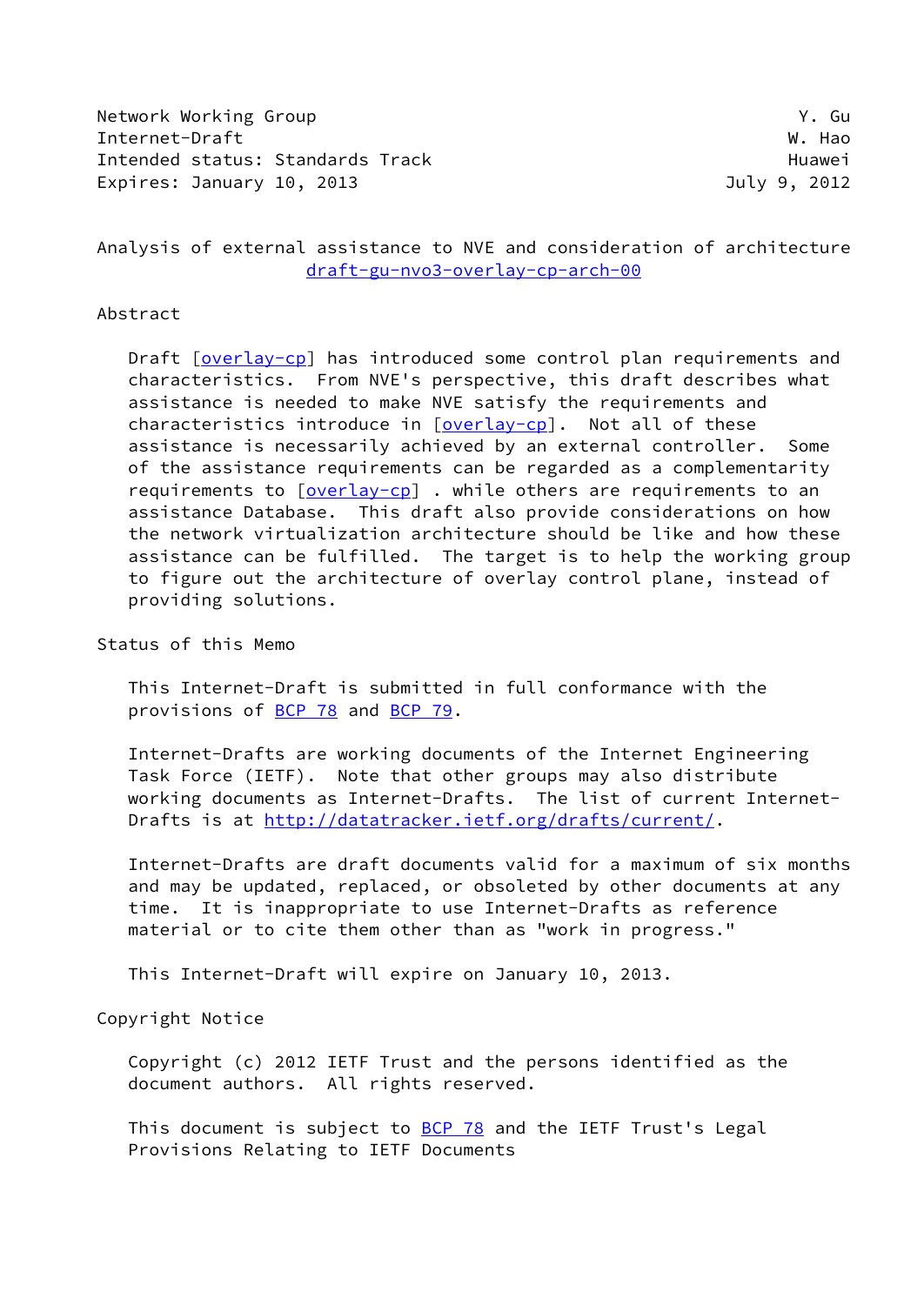Internet-Draft NVO3 overlay control plane architecture July 2012

 [\(http://trustee.ietf.org/license-info](http://trustee.ietf.org/license-info)) in effect on the date of publication of this document. Please review these documents carefully, as they describe your rights and restrictions with respect to this document. Code Components extracted from this document must include Simplified BSD License text as described in Section 4.e of the Trust Legal Provisions and are provided without warranty as described in the Simplified BSD License.

## Table of Contents

| $\perp$ .                                                                                     |  |
|-----------------------------------------------------------------------------------------------|--|
| Terminologies and concepts 3<br>$\overline{2}$ .                                              |  |
| The fundamental requirements and characteristics $\cdots$ $\cdots$ $\frac{5}{2}$<br>3.        |  |
|                                                                                               |  |
| $3.1.1$ . Assistance from TES 6                                                               |  |
| <u>3.2</u> . Access Control List $\ldots \ldots \ldots \ldots \ldots \ldots \ldots$           |  |
| 3.3.                                                                                          |  |
| DHCP Snooping $\ldots \ldots \ldots \ldots \ldots \ldots \ldots \ldots$<br>3.4.               |  |
| NVE to VNI Registration $\ldots \ldots \ldots \ldots \ldots \ldots$<br>3.5.                   |  |
| $\underline{3.6}$ . VNI to Multicast Addr Mapping 8                                           |  |
| 3.7.                                                                                          |  |
| $\underline{4}$ . Implementation Options and Architecture considerations <u>8</u>             |  |
| Exclusively using External Controller $\cdots \cdots \cdots$ 9<br>4.1.                        |  |
| 4.2. Hybrid of External Controller and Centralized Database 10                                |  |
| 4.2.1. Brief introduction of VDP profile database and                                         |  |
|                                                                                               |  |
| 4.2.2. Example Architecture and Work Flow 12                                                  |  |
| 5.                                                                                            |  |
| Security Considerations $\ldots \ldots \ldots \ldots \ldots \ldots \ldots \frac{13}{2}$<br>6. |  |
| 7.                                                                                            |  |
|                                                                                               |  |
| 7.2. Informative Reference 14                                                                 |  |
|                                                                                               |  |
|                                                                                               |  |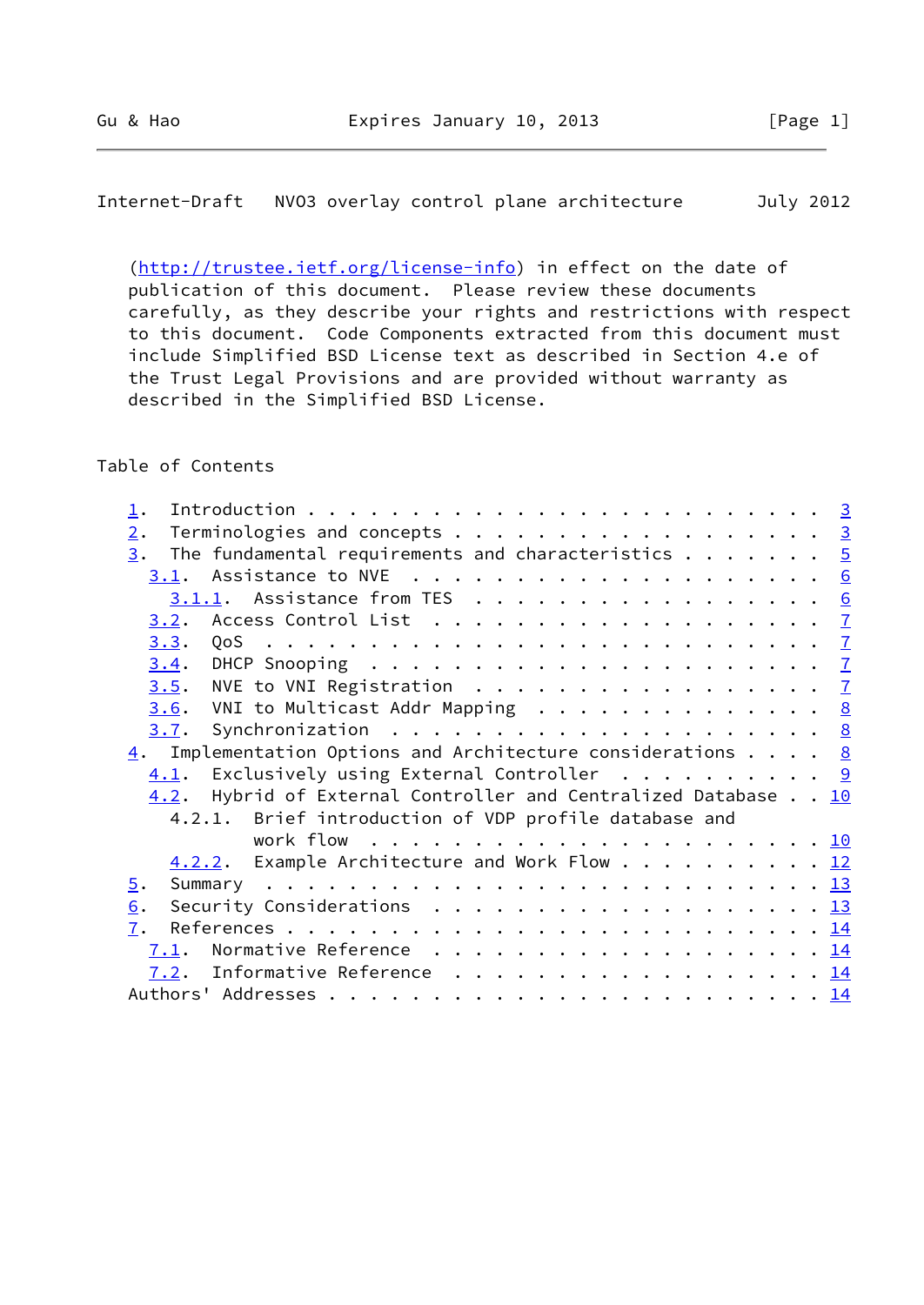Gu & Hao **Expires January 10, 2013** [Page 2]

<span id="page-2-1"></span>Internet-Draft NVO3 overlay control plane architecture July 2012

### <span id="page-2-0"></span>[1](#page-2-0). Introduction

Draft [[overlay-cp\]](#page-15-0) has introduced some control plan requirments and characteristics. From NVE's perspective, this draft describes what assistance is needed to make NVE statisfy the requirements and characteristics introduce in [\[overlay-cp\]](#page-15-0). Not all of these assistance is necessarily acheived by an external controller. Some of the assistance requirements can be regarded as a complementarity requirements to  $\sqrt{|\text{overlap}|}$ . while others are requirements to an assistance Database. This draft also provide considerations on how the network virtualization architecture should be and how these assistance can be fulfilled. The target is to help the working group to figure out the architecture of overlay control plane, instead of providing solutions.

## <span id="page-2-2"></span>[2](#page-2-2). Terminologies and concepts

 The key words "MUST", "MUST NOT", "REQUIRED", "SHALL", "SHALL NOT", "SHOULD", "SHOULD NOT", "RECOMMENDED", "MAY", and "OPTIONAL" in this document are to be interpreted as described in [\[RFC2119](https://datatracker.ietf.org/doc/pdf/rfc2119)].

The document uses terms defined in  $[framework]$  $[framework]$  and  $[overlay-cp]$  $[overlay-cp]$ .

 VN: Virtual Network. This is a virtual L2 or L3 domain that belongs a tenant.

 VNI: Virtual Network Instance. This is one instance of a virtual overlay network. Two Virtual Networks are isolated from one another and may use overlapping addresses.

 Virtual Network Context or VN Context: Field that is part of the overlay encapsulation header which allows the encapsulated frame to be delivered to the appropriate virtual network endpoint by the egress NVE. The egress NVE uses this field to determine the appropriate virtual network context in which to process the packet.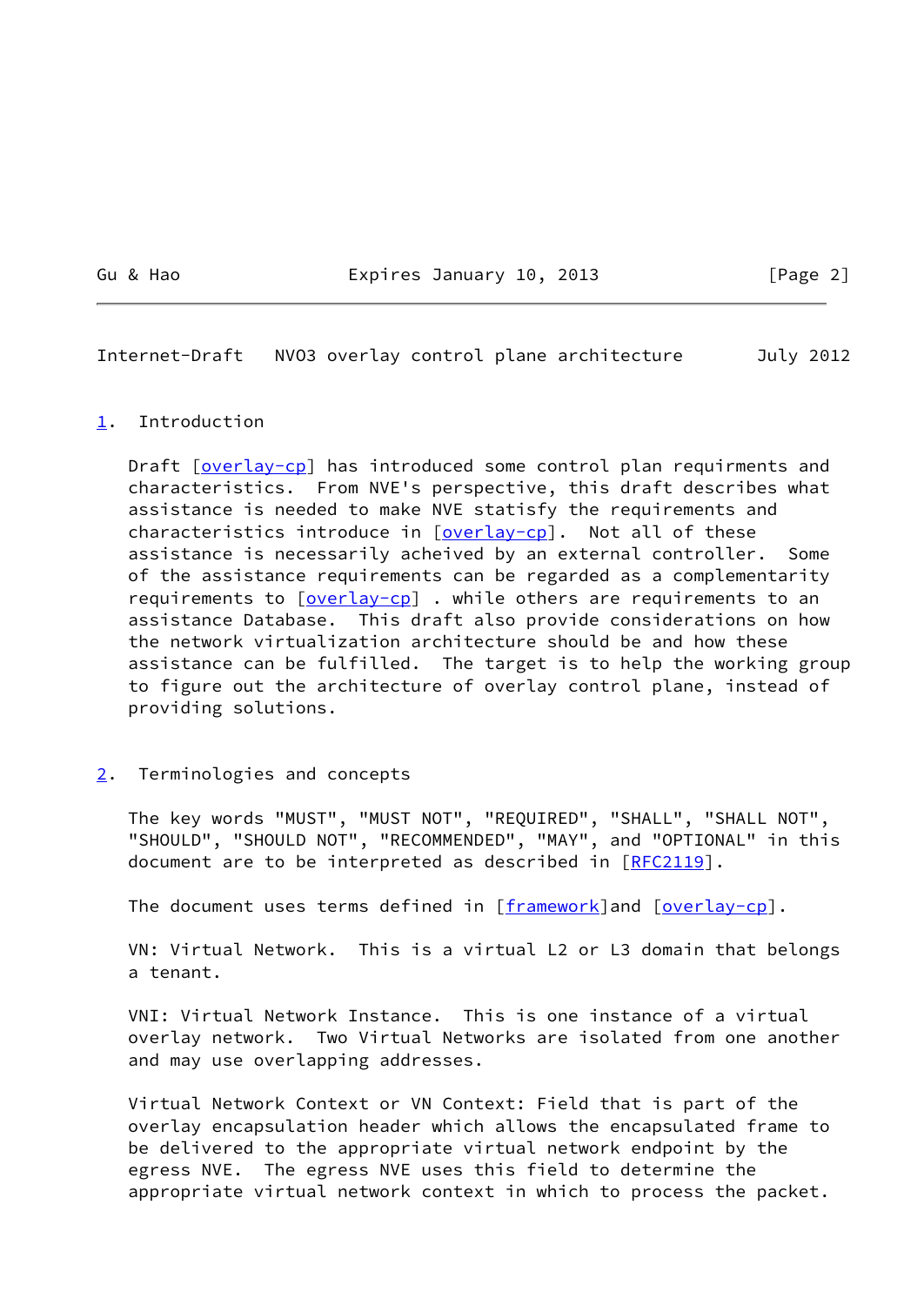This field MAY be an explicit, unique (to the administrative domain) virtual network identifier (VNID) or MAY express the necessary context information in other ways (e.g. a locally significant identifier).

 VNID: Virtual Network Identifier. In the case where the VN context has global significance, this is the ID value that is carried in each data packet in the overlay encapsulation that identifies the Virtual Network the packet belongs to.

 NVE: Network Virtualization Edge. It is a network entity that sits on the edge of the NVO3 network. It implements network

| Expires January 10, 2013<br>Gu & Hao | [Page 3] |
|--------------------------------------|----------|
|--------------------------------------|----------|

Internet-Draft NVO3 overlay control plane architecture July 2012

 virtualization functions that allow for L2 and/or L3 tenant separation and for hiding tenant addressing information (MAC and IP addresses). An NVE could be implemented as part of a virtual switch within a hypervisor, a physical switch or router, a Network Service Appliance or even be embedded within an End Station.

 Underlay or Underlying Network: This is the network that provides the connectivity between NVEs. The Underlying Network can be completely unaware of the overlay packets. Addresses within the Underlying Network are also referred to as "outer addresses" because they exist in the outer encapsulation. The Underlying Network can use a completely different protocol (and address family) from that of the overlay.

 Data Center (DC): A physical complex housing physical servers, network switches and routers, Network Service Appliances and networked storage. The purpose of a Data Center is to provide application and/or compute and/or storage services. One such service is virtualized data center services, also known as Infrastructure as a Service.

 VM: Virtual Machine. Several Virtual Machines can share the resources of a single physical computer server using the services of a Hypervisor (see below definition).

 Hypervisor: Server virtualization software running on a physical compute server that hosts Virtual Machines. The hypervisor provides shared compute/memory/storage and network connectivity to the VMs that it hosts. Hypervisors often embed a Virtual Switch (see below).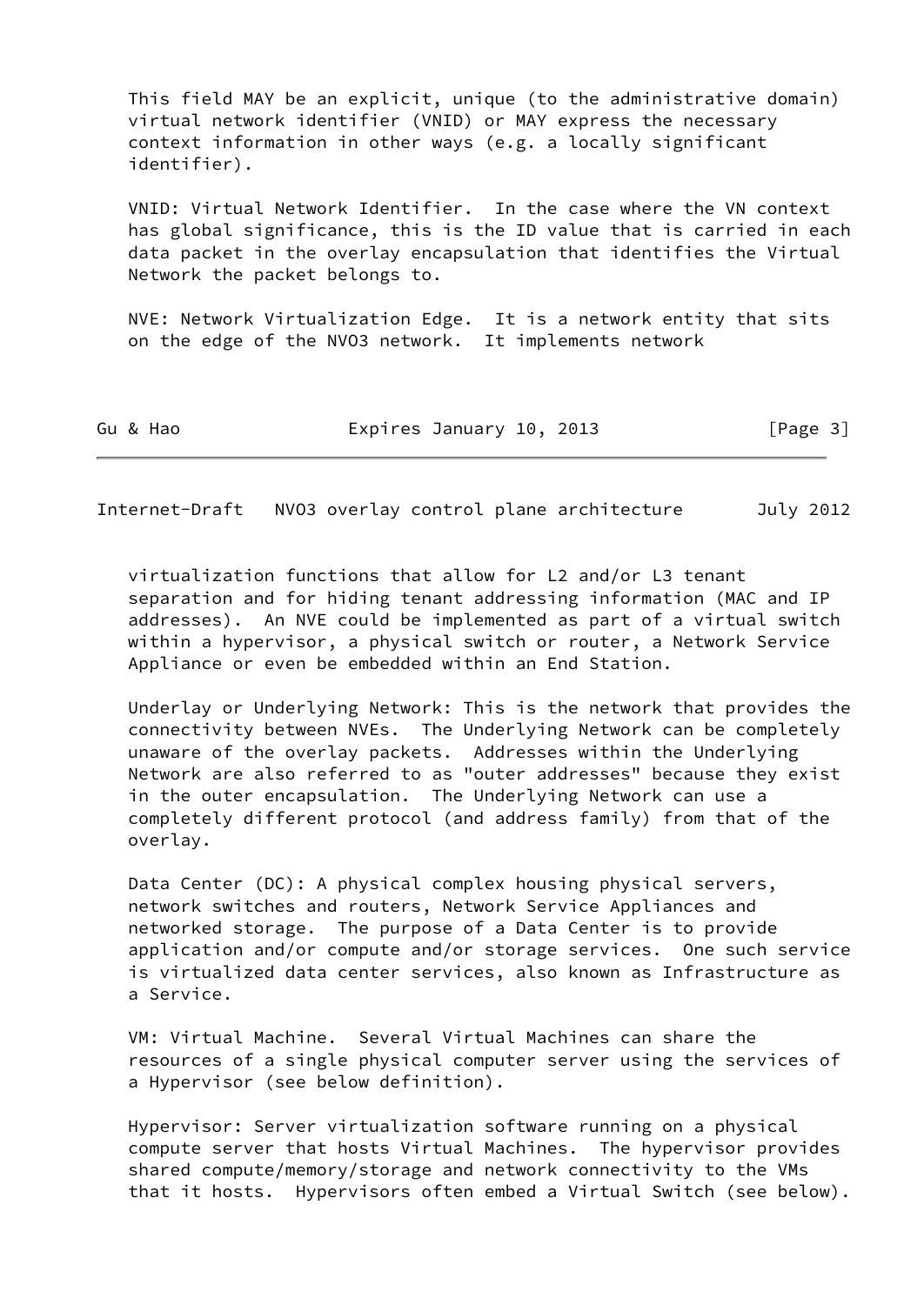Virtual Switch: A function within a Hypervisor (typically implemented in software) that provides similar services to a physical Ethernet switch. It switches Ethernet frames between VMs' virtual NICs within the same physical server, or between a VM and a physical NIC card connecting the server to a physical Ethernet switch. It also enforces network isolation between VMs that should not communicate with each other.

 Tenant: A customer who consumes virtualized data center services offered by a cloud service provider. A single tenant may consume one or more Virtual Data Centers hosted by the same cloud service provider.

 Tenant End System: It defines an end system of a particular tenant, which can be for instance a virtual machine (VM), a non-virtualized server, or a physical appliance.

Virtual Access Points (VAPs): Tenant End Systems are connected to the

| Gu & Hao | Expires January 10, 2013 | [Page 4] |
|----------|--------------------------|----------|
|          |                          |          |

<span id="page-4-1"></span>Internet-Draft NVO3 overlay control plane architecture July 2012

 Tenant Instance through Virtual Access Points (VAPs). The VAPs can be in reality physical ports on a ToR or virtual ports identified through logical interface identifiers (VLANs, internal VSwitch Interface ID leading to a VM).

 VN Name: A globally unique name for a VN. The VN Name is not carried in data packets originating from End Stations, but must be mapped into an appropriate VN-ID for a particular encapsulating technology. Using VN Names rather than VN-IDs to identify VNs in configuration files and control protocols increases the portability of a VDC and its associated VNs when moving among different administrative domains (e.g. switching to a different cloud service provider).

 VSI: Virtual Station Interface. Typically, a VSI is a virtual NIC connected directly with a VM.  $[Qbg]$  $[Qbg]$ 

<span id="page-4-0"></span>[3](#page-4-0). The fundamental requirements and characteristics

 In this section, we make a summary of the fundamental requirements and characteristics made in [\[overlay-cp\]](#page-15-0).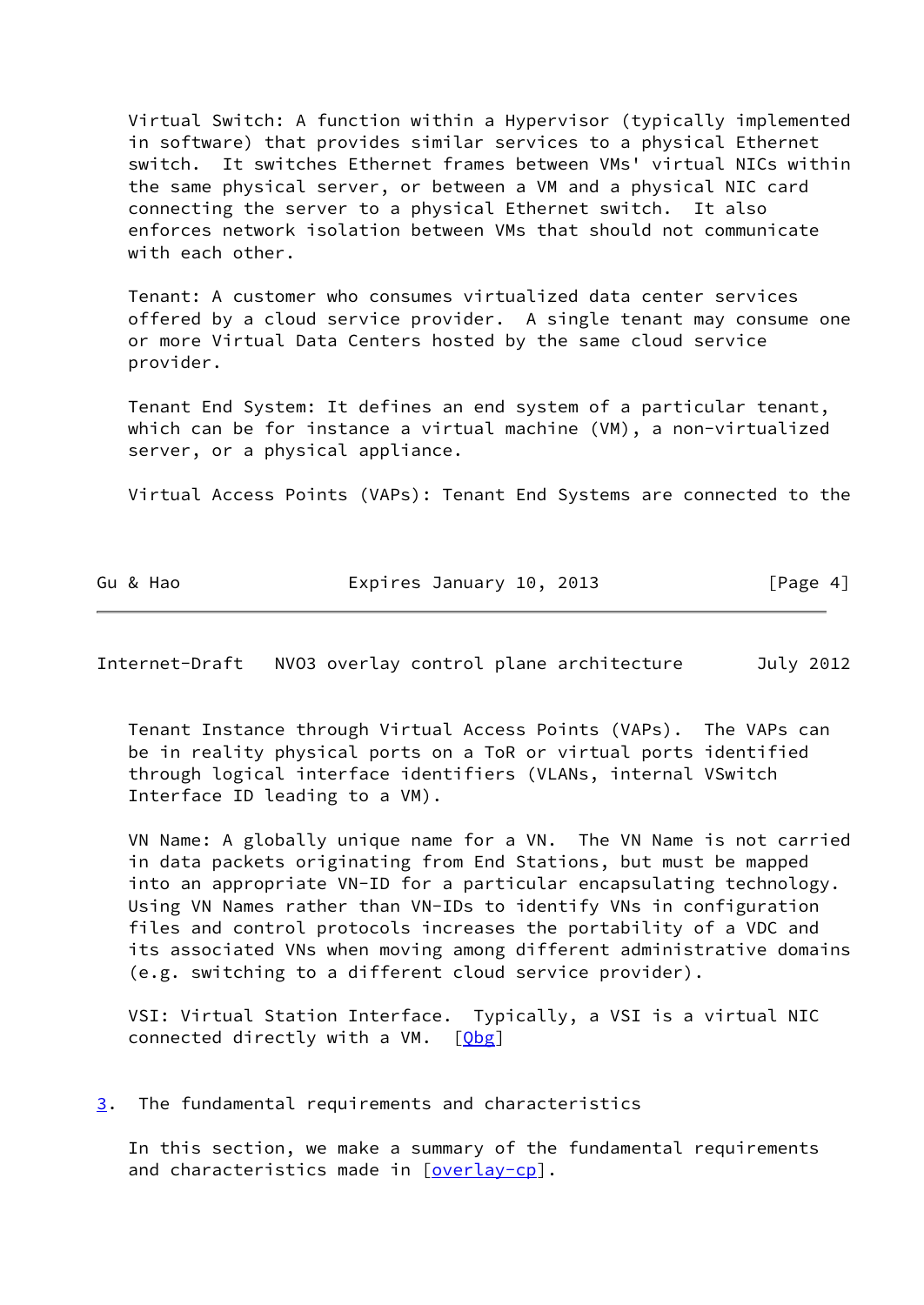Summary of requirements:

| $\circ$  | Inner to Outer address mapping                            |
|----------|-----------------------------------------------------------|
| $\circ$  | Underlying Network Multi-Destination Delivery Address(es) |
| $\circ$  | VN Connect/Disconnect Notification                        |
|          | o VN Name to VN-ID Mapping                                |
|          | Summary of characteristics:                               |
|          | o As few local caching state as better                    |
| $\circ$  | Fast acquisition of needed state                          |
| $\circ$  | Fast detection/update of stale cached state information   |
| $\circ$  | Minimize processing overhead                              |
| $\circ$  | Highly scalable                                           |
| $\circ$  | Minimize the complexity of the implementation             |
| $\Omega$ | Extensible                                                |
|          |                                                           |

|  | Gu & Hao | Expires January 10, 2013 |  |  |  | [Page 5] |  |
|--|----------|--------------------------|--|--|--|----------|--|
|--|----------|--------------------------|--|--|--|----------|--|

<span id="page-5-1"></span>Internet-Draft NVO3 overlay control plane architecture July 2012

- o Simple protocol configuration
- o Do not rely on IP Multicast
- o Flexible mapping sources

## <span id="page-5-0"></span>[3.1](#page-5-0). Assistance to NVE

 In this section, we describe the assistance to NVE as an addition to the requirements enumerated in the above section. Meanwhile the additional requirements must satisfy the required characteristic. We call it assistance, instead of control plane requirements, since the assistance can be achieved by a controller, or a database, which is not traditionally in concept of control plane.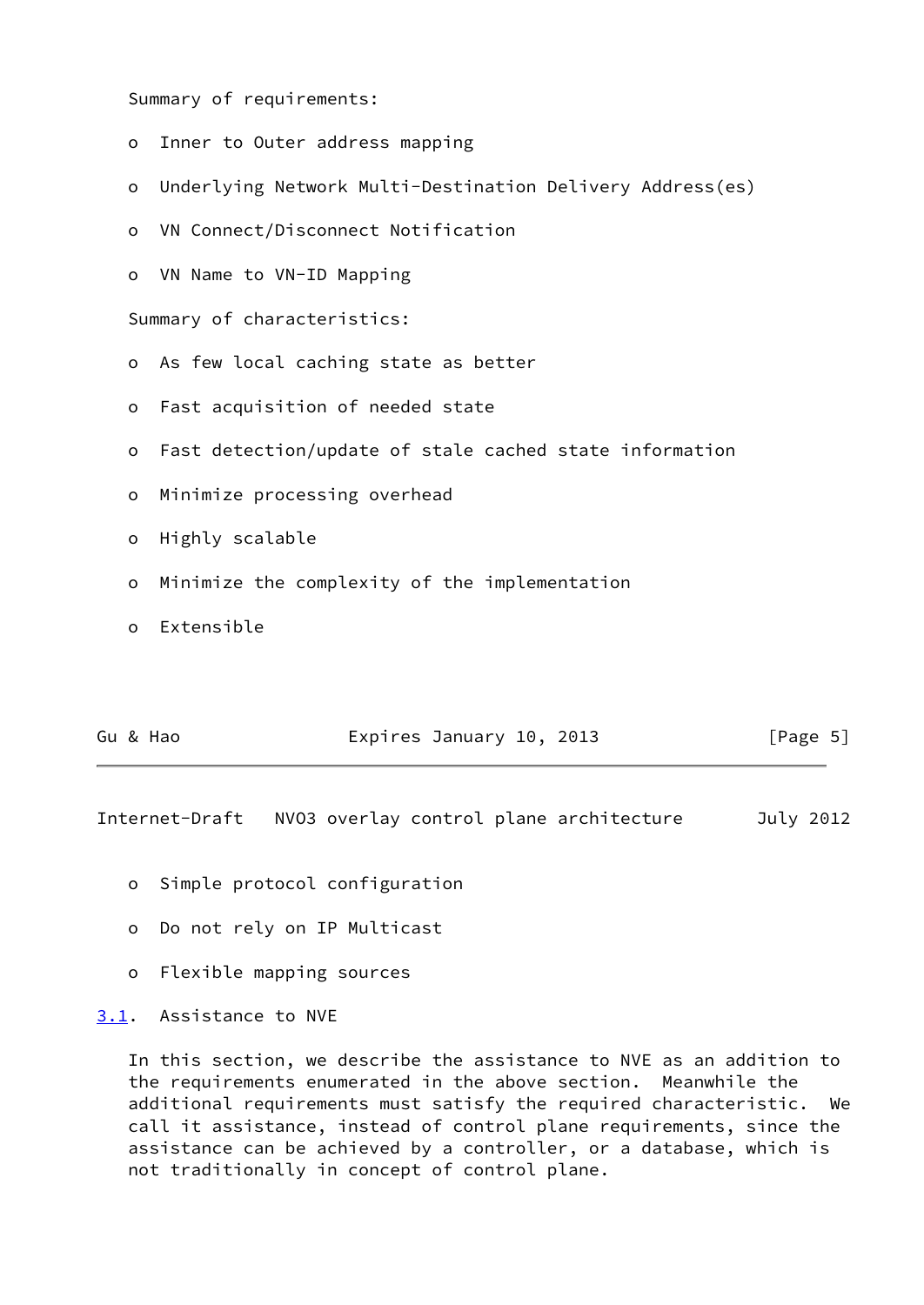In following section, more than one options to enable these assistance are introduced. No matter what kind of control plane components are finally adopted by the working, the assistance requirements must be satisfied.

<span id="page-6-0"></span>[3.1.1](#page-6-0). Assistance from TES

In draft [\[tes-nve-mechanism\]](#page-15-2), some requirements and possible mechanisms to enable the requirements are described. These requirements are the assistance that TES can provides, maybe together with external entities, e.g. controllers or profile Database. A summary is enumerated here.

- REQUIREMENT-1: The TNP (TES to NVE notification mechanism and protocol) MUST support TES to notify NVE about the VM's status, including but not limited to Start up, Shut down, Emigration and Immigration.
- REQUIREMENT-2: The TNP MUST support TES to notify NVE about the VM's VN Clue, which can be one identifier or a combination of several indentifier.
- REQUIREMENT-3: The TNP MUST support TES to notify NVE about the VM's inner address. The inner address MUST include one or both of MAC address of VM's virtual NIC and VM's IP address. And it SHOULD be extensible to carry new address type.
- REQUIREMENT-4: The TNP MUST support NVE to notify TES about the VM's local tag. The local Tag type supported by TNP MUST include IEEE 802.1Q tag. And it SHOULD be extensible to carry other type of local tag.

Gu & Hao **Expires January 10, 2013** [Page 6]

<span id="page-6-1"></span>Internet-Draft NVO3 overlay control plane architecture July 2012

 REQUIREMENT-5: The TNP SHOULD support NVE to notify TES about the VM's traffic PCP value.

 The following sections are the assistance the NVE needs but can be provided by entities other than TES, e.g. by an external controller or a database. These assistance requirements are complementarity to those introduced in . [[overlay-cp\]](#page-15-0)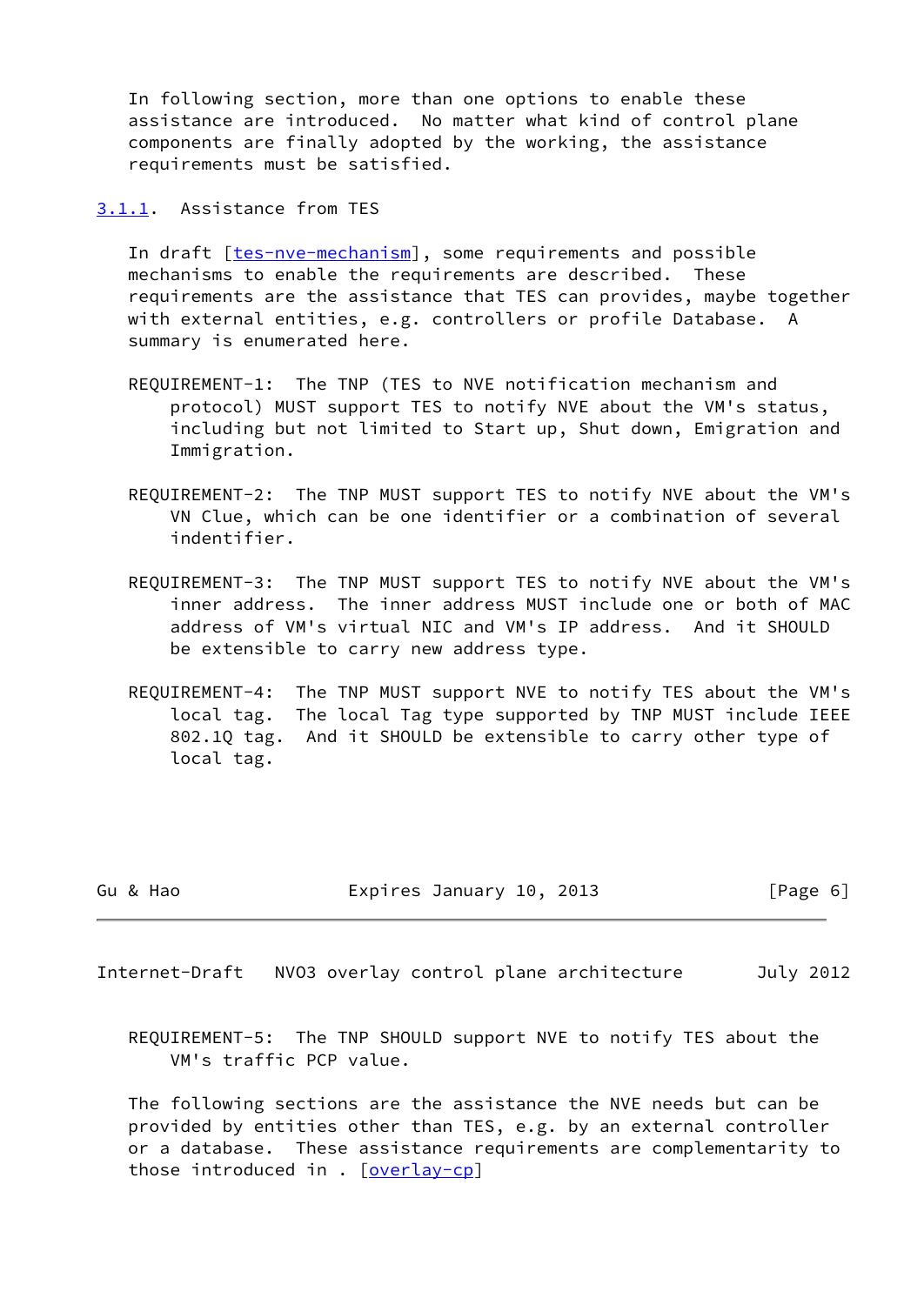#### <span id="page-7-0"></span>[3.2](#page-7-0). Access Control List

 While VAP identify the a new membership, be a VM or a physical server, NVE needs to get the Access Control List to the member. The ACL maybe associate with a specific member or associate with a specific VNI. If the ACL is associate with a specific VNI, NVE only needs to get the ACL at the first time the NVE is associate with the VNI.

 If the ACL changes, e.g. rules change or deleting, the assistance subject must be able to notify NVE to update the ACL.

 While the member migrates to a new NVE, the NVE must be able to get the ACL as soon as possible.

## <span id="page-7-1"></span>[3.3](#page-7-1). QoS

 Similar to ACL, NVE needs to get the QoS policies while a new member is associated with the NVE. In order to achieve QoS policies, not only the NVE but also the network devices on traffic path other than NVE need to be aware of the QoS policies. But in the NVO3 working group, we only focus on NVE.

 While the member migrates to a new NVE, the NVE must be able to get the QoS policies as soon as possible.

#### <span id="page-7-2"></span>[3.4](#page-7-2). DHCP Snooping

 While DHCP Snooping function is enabled on NVE, a DHCP snooping table item is created by the access NVE. While VM migrates to a new NVE, the VM may not resend a DHCP request since the migration is transparent to the VM and the IP address must be the same. In this case, the new NVE must be able to get the DHCP Snooping information created by the original NVE by some way. And the original NVE must be able to delete the DHCP Snooping information timely.

#### <span id="page-7-3"></span>[3.5](#page-7-3). NVE to VNI Registration

 While the first membership to a specific VNI is created on NVE, NVE need to register the association to an external entity. The reason

| Expires January 10, 2013<br>Gu & Hao | [Page 7] |
|--------------------------------------|----------|
|--------------------------------------|----------|

<span id="page-7-4"></span>Internet-Draft NVO3 overlay control plane architecture July 2012

for this is to enable an a global view of which NVEs belongs to a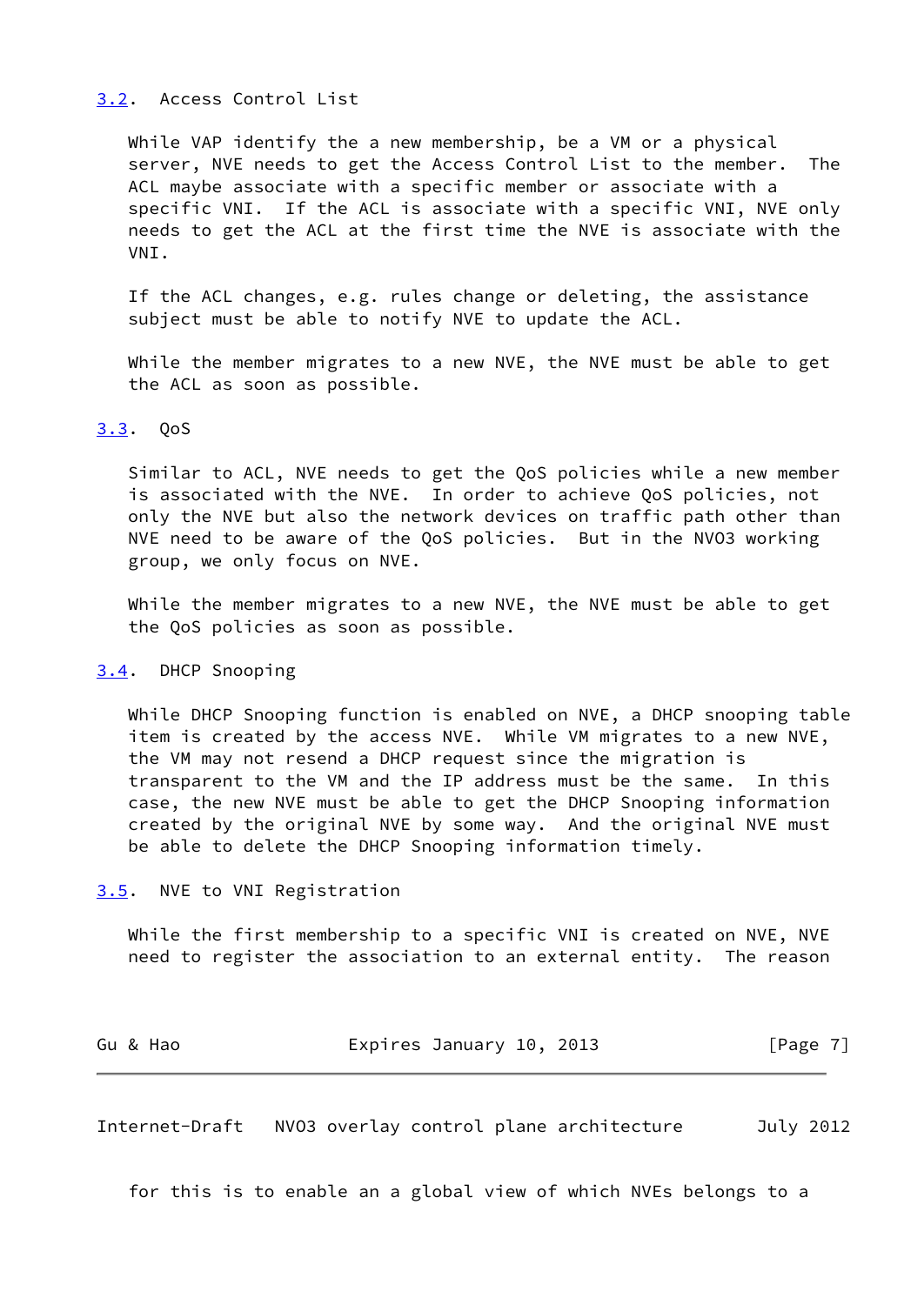specific VNI. Every NVE must be aware of NVE to VNI mapping for multicast in a single VNI or to update the QoS/ACL policies. For example, all NVEs responsible to at least one member belong to a particular VNI have to be notified of updated ACL or QoS policies related to this VNI.

### <span id="page-8-0"></span>[3.6](#page-8-0). VNI to Multicast Addr Mapping

 NVE can get the inner to outer address mapping through control plane assistance or through data plane learning. In the case of latter, NVE must be able to learn the VNI to Multicast address mapping in order to forward unknown unicast and broadcast traffic.

## <span id="page-8-1"></span>[3.7](#page-8-1). Synchronization

 This assistance a general requirement. For whatever information NVE get from external entity, while the origin of the information is changing, all relevant NVE who have local copy of the information must be able to synchronize with the origin. Some examples of the information are ACL, QoS, Inner to Outer address mapping, VN Name to VNID mapping, and NVEs to VNI global view.

## <span id="page-8-2"></span>[4](#page-8-2). Implementation Options and Architecture considerations

The combination of requirements in **Section 3** and **Section 4** are the assistance that NVE need in order to fulfill the overlay forwarding in a way satisfying the characteristic in **Section 3.** Not all of the assistance is necessarily regarded as requirements to an external controller. In fact, there are more than one way to enable these requirements. In this section, we introduce 2 kinds of assistance subject to enable the above requirements. These should not be regarded as solution proposals, but considerations on overlay control plan components.

 In this draft, we only consider the situation where external NVE is embedded on network devices and VMs access to NVE via hypervisor. But for other cases, the mechanism introduced here can also be used, with necessary prune.

 Two assistance subjects are introduced, including external controller and centralized database. It's not feasible to use only database, e.g. it's hard for database to synchronize mapping and QoS/ACL polices among all VNI-relevant NVEs. But a centralized database can offload much work from controller.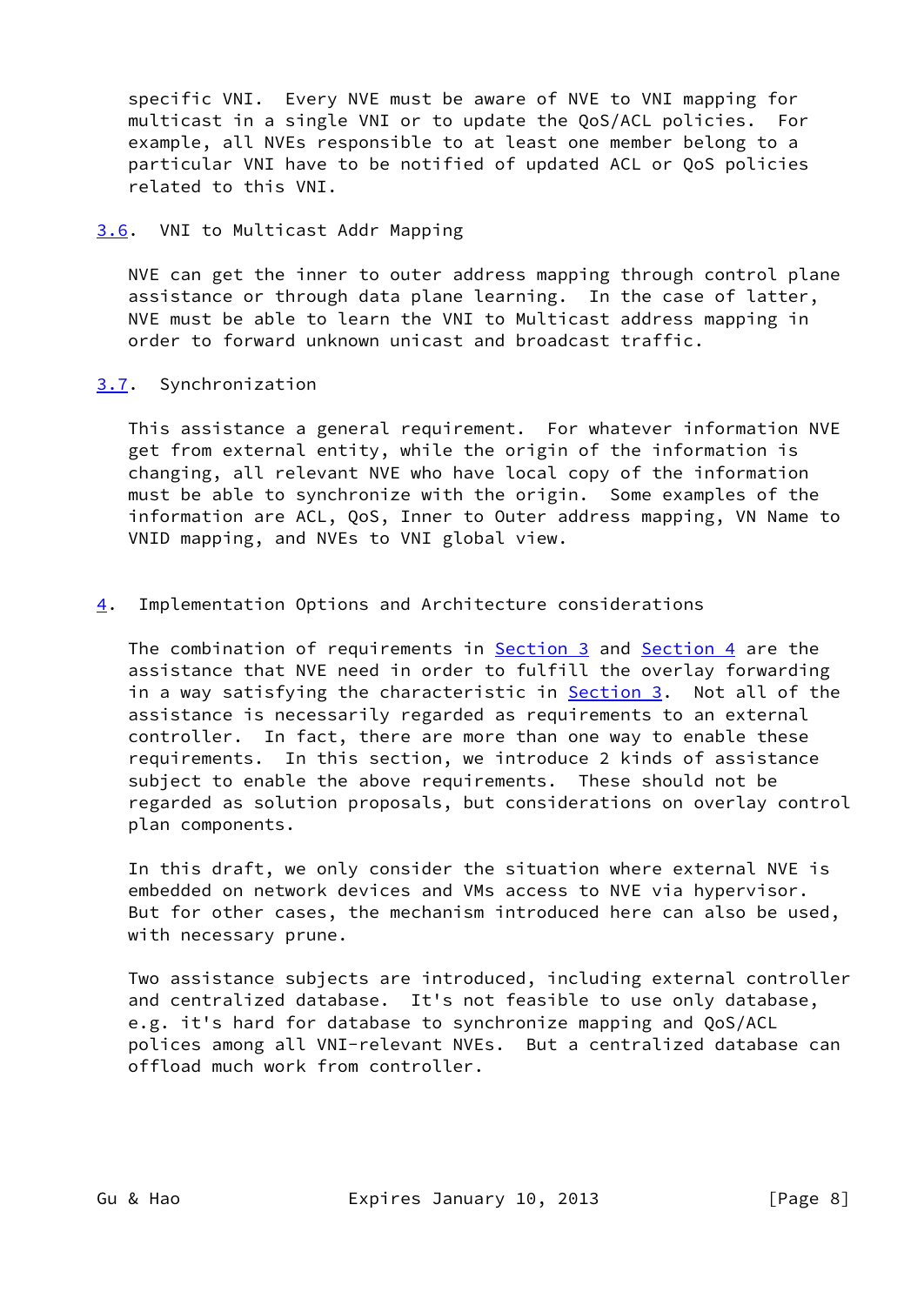<span id="page-9-1"></span>Internet-Draft NVO3 overlay control plane architecture July 2012

<span id="page-9-0"></span>[4.1](#page-9-0). Exclusively using External Controller

 Only an external controller is used to assist NVE for virtualization network forwarding. The controller might have a database on it or directly attached.

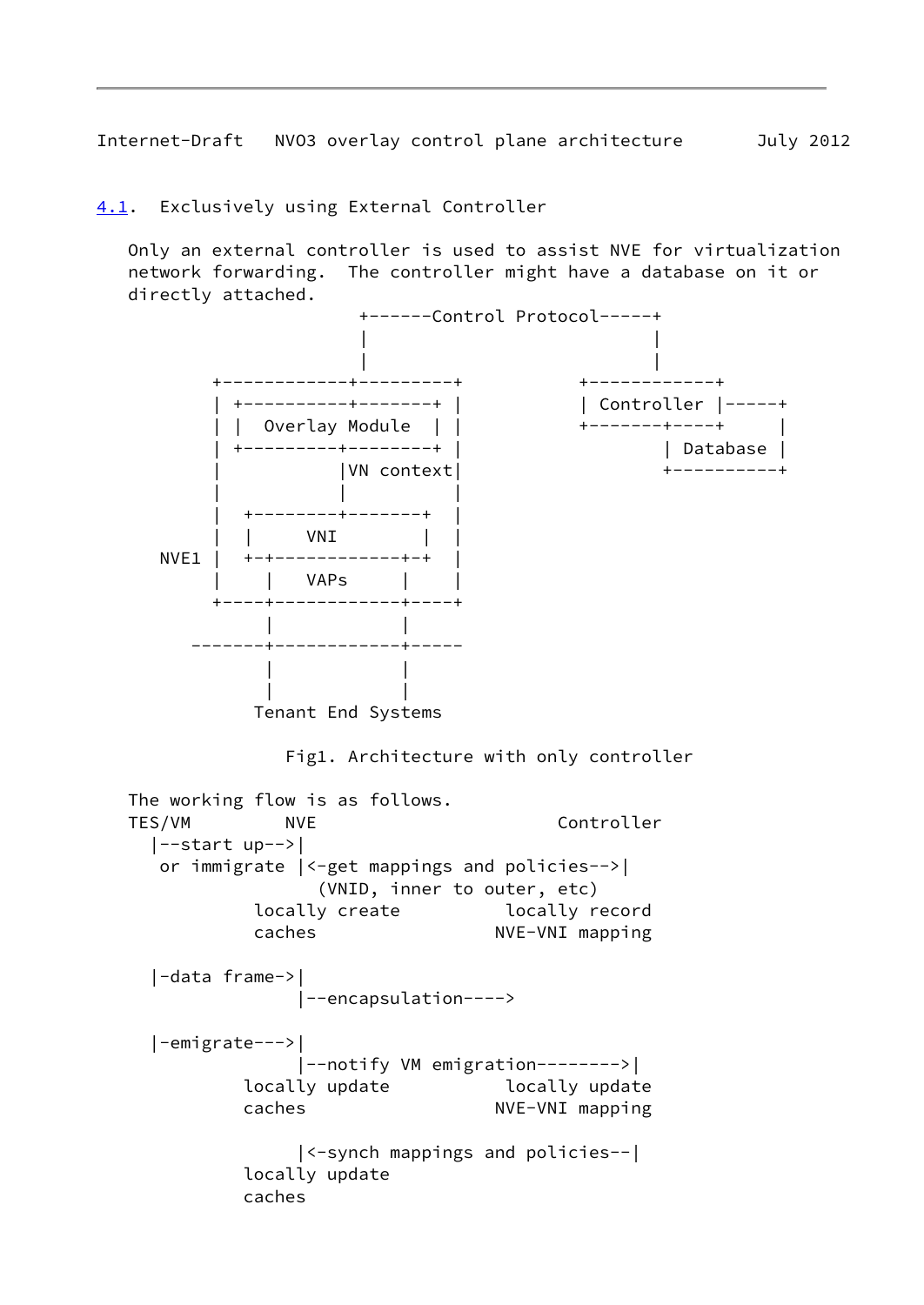Gu & Hao **Expires January 10, 2013** [Page 9]

<span id="page-10-1"></span>Internet-Draft NVO3 overlay control plane architecture July 2012

<span id="page-10-0"></span>[4.2](#page-10-0). Hybrid of External Controller and Centralized Database

<span id="page-10-2"></span>[4.2.1](#page-10-2). Brief introduction of VDP profile database and work flow

 Take Profile Database introduced in IEEE 802.1Qbg as an example of the Centralized Database. In IEEE 802.1Qbg, a database is mentioned on how to assist the VDP protocol. It's not standardized in IEEE 802.1Qbg, but is a fundamental knowledge while VDP is defined. Please refer to to find out the brief protocol introduction of VDP. The following figure shows what is profile database and how it works. [\[tes-nve-mechanism](#page-15-2)]

| +-------+            | Step4      |                  |
|----------------------|------------|------------------|
|                      |            | <b>Bridge</b>    |
| Visor<br>$+ - - - +$ | <b>VDP</b> |                  |
|                      |            | Database         |
|                      |            | protocol         |
| Step3                | Step5      |                  |
|                      |            | $+--- Network$   |
| API                  |            | Admin            |
| VM Manager           |            | Profile $ ---+$  |
| Step2                |            | Database   Step1 |
|                      |            |                  |

Fig3. VDP Profile Database

 A profile database is a centralized database, which is used to store profile of VSI type and VM. A VSI type is a set of policies or resource definition that can be shared by all VMs that choose to use this VSI type. VSI type can be regarded as an instance of Virtual Network. The profile is quite flexible, and it can be organized in a way shown in the following figure and include one or more of the following information. There can be other kind of profile organization format. The profile is very easy to extend to include more information.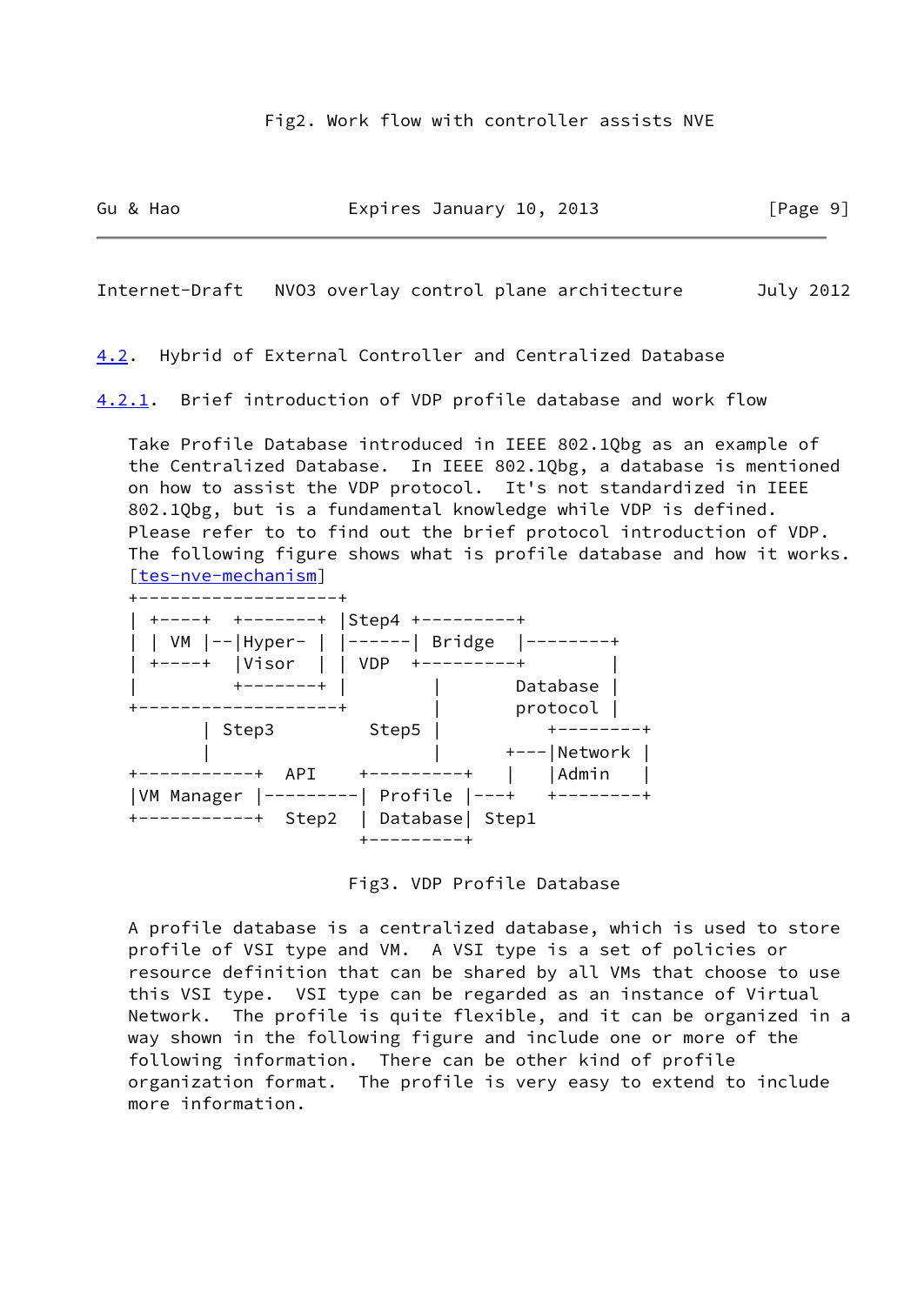# Gu & Hao **Expires January 10, 2013** [Page 10]

# Internet-Draft NVO3 overlay control plane architecture July 2012

| VSI type Profile type |                                             | description                                                                                                                                                                                                              |  |  |
|-----------------------|---------------------------------------------|--------------------------------------------------------------------------------------------------------------------------------------------------------------------------------------------------------------------------|--|--|
| VN1                   | Priority<br>QoS<br>ACL<br>Bandwidth<br>VNID | The priority of traffic<br>QoS policies for the VSI type<br>ACL rules for the VSI type<br>Bandwidth of the traffic<br>Multicast Addr   The multicast addr for all<br>VMs belong to the VN<br>A global unique ID for this |  |  |
| VN <sub>2</sub>       | Priority<br>QoS<br><b>ACL</b>               | VN<br>The priority of traffic<br>QoS policies for the VSI type<br>ACL rules for the VSI type                                                                                                                             |  |  |
|                       | Bandwidth<br>Multicast Addr<br>VNID         | Bandwidth of the traffic<br>The multicast addr for all<br>VMs belong to the VSI type<br>A global unique ID for this<br>VN                                                                                                |  |  |

# Fig4. Profile organization example

 A mapping between VSI type and VM is also managed on the database. +----------------------------------------------------------+

|     |      | VSI type VM list  Profile type | description                                                |
|-----|------|--------------------------------|------------------------------------------------------------|
| VN1 | lVM1 | MAC Addr<br>l V I D            | The MAC Addr of VM's vNIC.<br>  The VID to which the VM is |
|     |      | Inner Addr                     | associated.<br>  The inner addr of the VM,                 |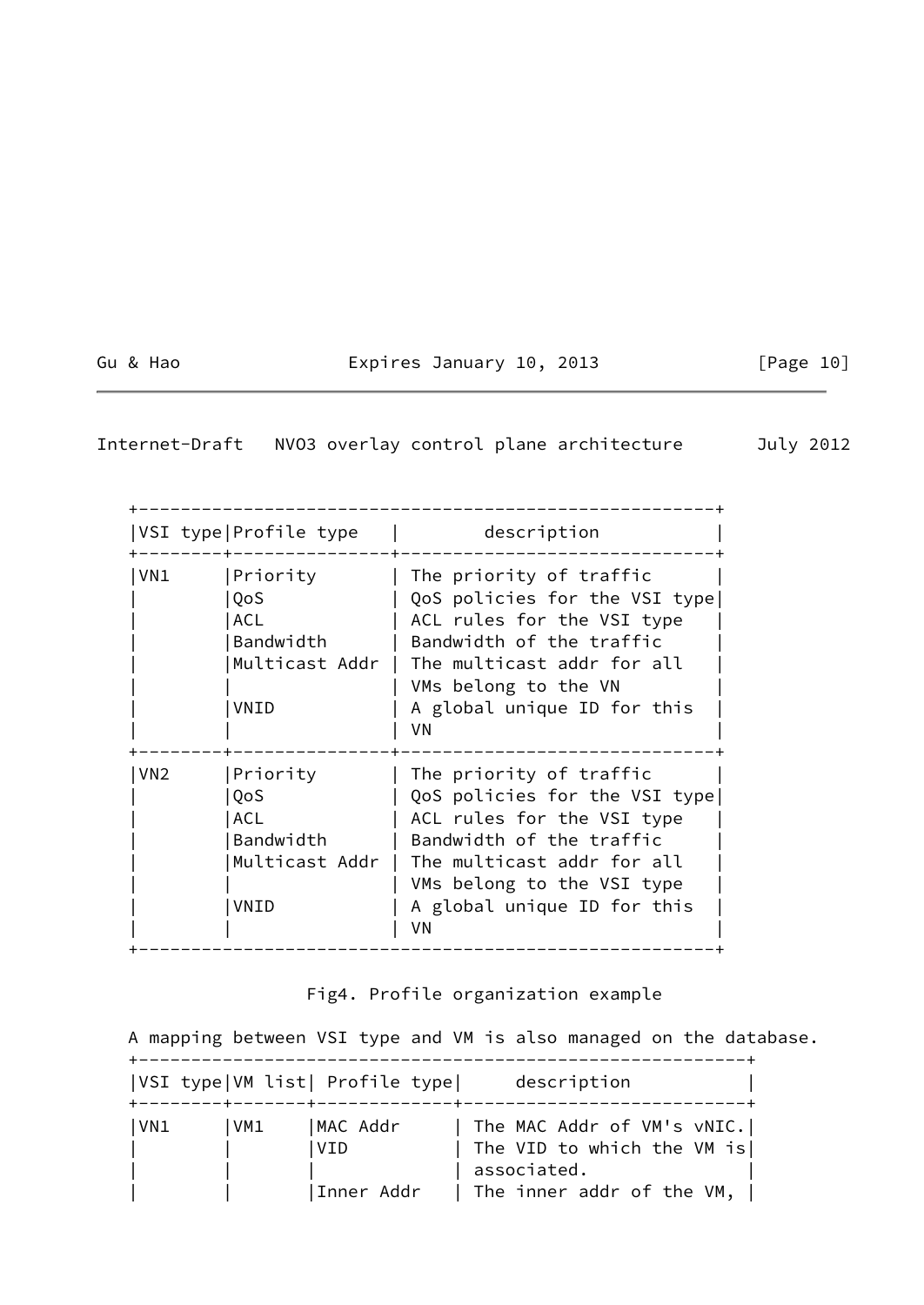|                 | Outer Addr                                  | which can be IPv4/v6 addr.<br>The outer addr of the $VM, \perp$<br>which can be IPv4/v6 addr.                                                                                                             |
|-----------------|---------------------------------------------|-----------------------------------------------------------------------------------------------------------------------------------------------------------------------------------------------------------|
| VM <sub>2</sub> | MAC Addr<br>VTD<br>Inner Addr<br>Outer Addr | The MAC Addr of VM's vNIC.<br>The VID to which the VM is<br>associated.<br>The inner addr of the $VM, \perp$<br>which can be IPv4/v6 addr.<br>The outer addr of the VM, $ $<br>which can be IPv4/v6 addr. |

Fig5. VSI type to VM mapping

The work flow of VDP with profile database is as follows.

Gu & Hao **Expires January 10, 2013** [Page 11]

<span id="page-12-1"></span>Internet-Draft NVO3 overlay control plane architecture July 2012

- o Step1: Network Administrator creates VSI type database.
- o Step2: VM Manager query available VSI type and obtain a VSI type instance.
- o Step3: VM Manager creat a VM on physical server and push VSI type information to Hypervisor
- o Step4: While VM is in start up/shut down/emigrate/immigrate status, VDP messages are exchanged between hypervisor and bridge.
- o Step5: Bridge retrieve VSI type information from profile database.
- <span id="page-12-0"></span>[4.2.2](#page-12-0). Example Architecture and Work Flow

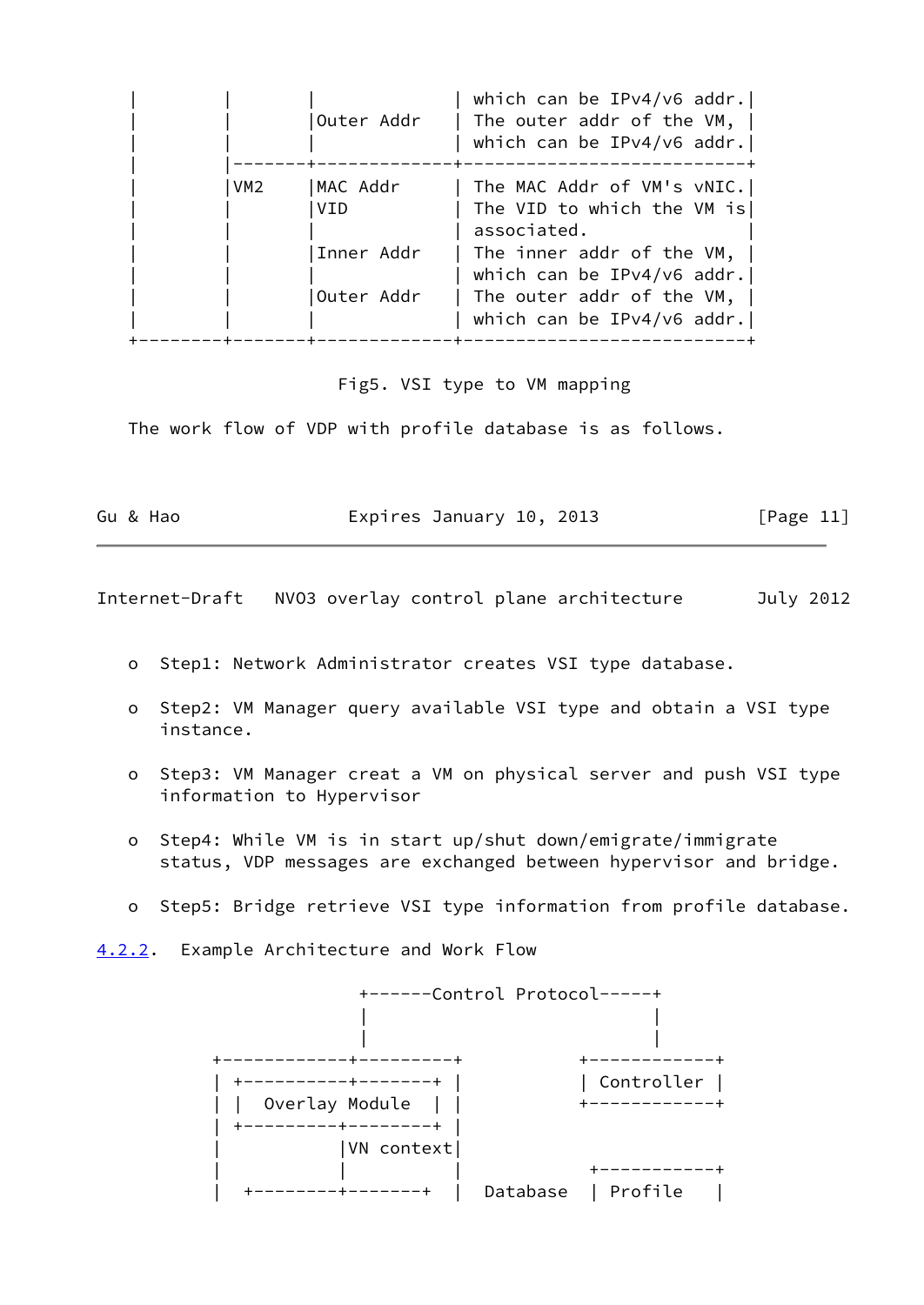

Fig6. Example architecture

Gu & Hao **Expires January 10, 2013** [Page 12]

<span id="page-13-0"></span>Internet-Draft NVO3 overlay control plane architecture July 2012

TES/VM NVE NOTE database |--start up-->| or immigrate |<-get mappings and policies->| (VNID, inner to outer, etc) locally create caches **Controller**  |--register NVE-VNI mapping-------->| locally update NVE-VNI mapping |-data frame->| |--encapsulation----> |-emigrate--->| |--notify VM emigration------------>| locally update and locally update caches NVE-VNI mapping |-syn->|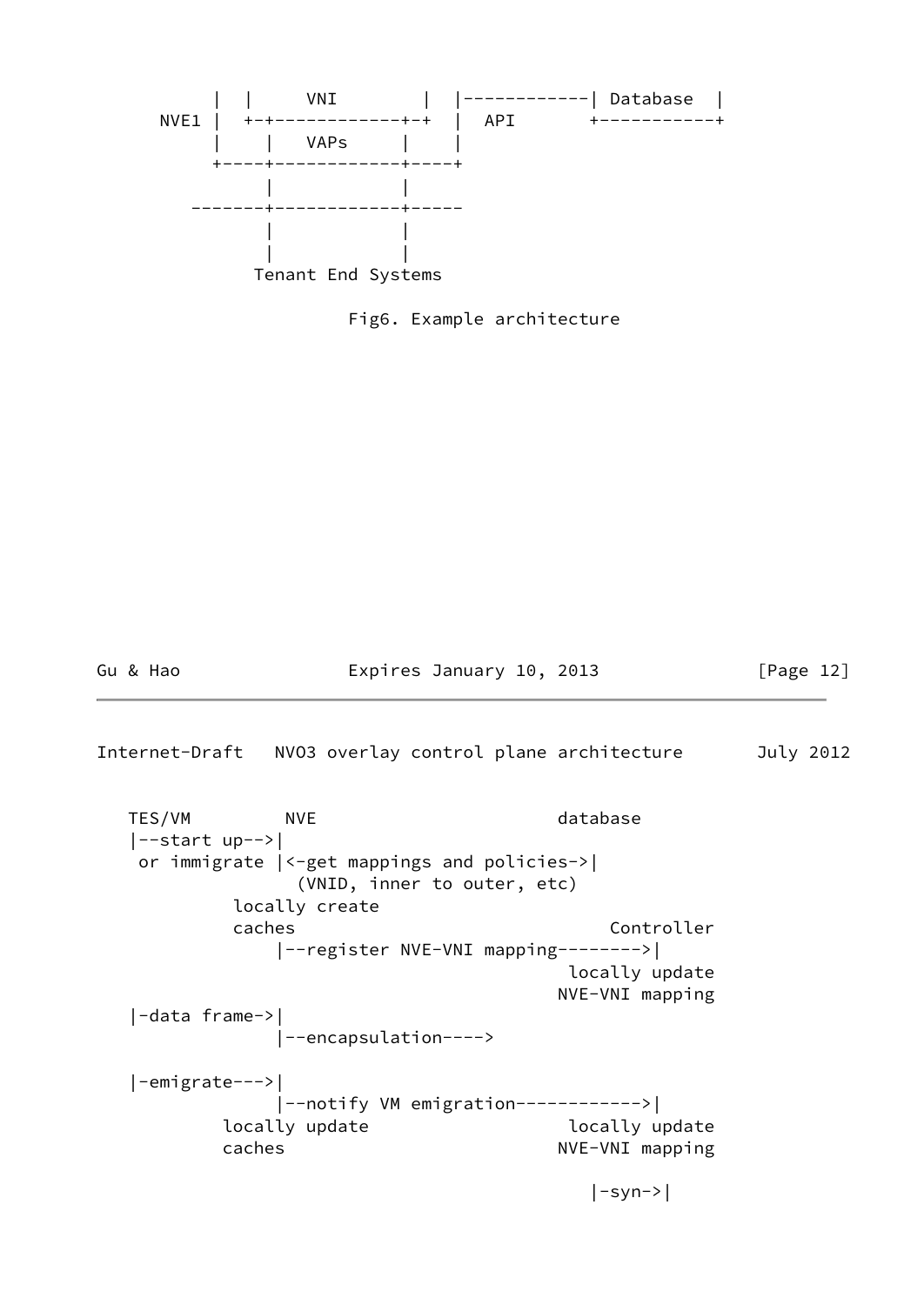while mappings and/or policies is updated |<-synch mappings and policies------| |<-get mappings and policies->| (VNID, inner to outer, etc) locally update caches

Fig7. Example work flow

## <span id="page-14-0"></span>[5](#page-14-0). Summary

 Compared the mechanism in Sec 4.1 and 4.2, we can get the following results. From architecture view, exclusive controller has simpler architecture with few interaction requirements, and simpler work flow.

 From performance view and reusing of existed protocols, hybird mechanism is able to offload the query of static information to database, which can optimize the performance of controller and make the system more extensible.

<span id="page-14-1"></span>[6](#page-14-1). Security Considerations

TBA

| Gu & Hao | Expires January 10, 2013 | [Page 13] |
|----------|--------------------------|-----------|
|----------|--------------------------|-----------|

<span id="page-14-3"></span>Internet-Draft NVO3 overlay control plane architecture July 2012

<span id="page-14-2"></span>[7](#page-14-2). References

<span id="page-14-4"></span>[7.1](#page-14-4). Normative Reference

 [RFC2119] Bradner, S., "Key words for use in RFCs to Indicate Requirement Levels", March 1997.

<span id="page-14-6"></span>[Qbg] "IEEE P802.1Qbg Edge Virtual Bridging".

<span id="page-14-5"></span>[7.2](#page-14-5). Informative Reference